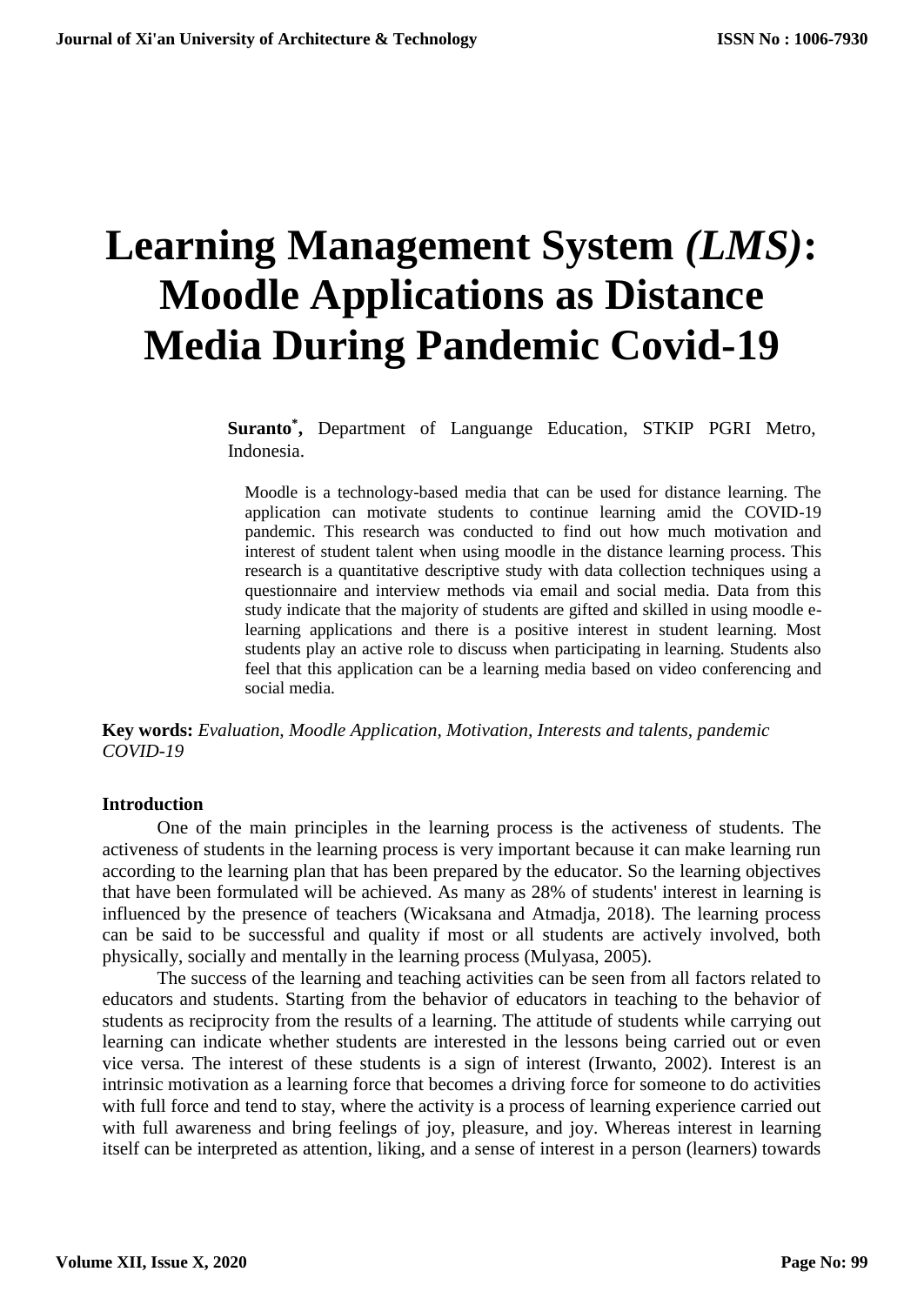learning that is indicated by participation, the desire of students to learn well and student attention in subject matter actively and seriously (Soemanto, 1990).

Students who are active in the learning process will create a more lively and conducive classroom atmosphere, where each student can involve their abilities to the maximum extent possible. Meaningful learning occurs when learners play an active role in the learning process and are finally able to decide what to learn and how to learn it. From activities arising from students, it shows that there are interests and motivations of the students themselves (Siregar and Hartini, 2015). Interest is one of the factors that can affect a person's business. An interest that feels strong will lead to a serious, persistent effort and not easily discouraged in facing challenges or obstacles. If a student has a sense of learning, he will quickly understand and remember it (Purwanto, 2007).

The development of Information Technology has encouraged the emergence of various learning models of innovation in the field of education (Coller and Scott, 2009). The technology-based innovative learning model arises because of the constraints found in traditional learning methods, where students cannot be actively involved in the teaching and learning process in the form of physical meetings (Main, Sajidan, Nurkamto, and Wiranto, 2019). Traditionally, learning environment refers to a face-to-face learning system (teacherdirected learning). Students only react to their environment, but do not play an active role in their environment (Abidin and Zaman, 2017).

The purpose of education with advances in technology and knowledge influences the process of education and teaching, this results in requiring educators to be able to use the media. Learning media are often interpreted as anything that can be used by educators to channel learning messages (message learning), stimulate the thoughts, feelings, concerns and competencies of students so that they can motivate students in the learning process (Prieto, Palma, Tobías, and León, 2019 ; Lloyd and Robertson, 2012). From this explanation, learning media can be interpreted as a tool used by educators in the learning process to facilitate the delivery of information or knowlage transfer to students and motivate for the realization of effective learning (Wiyani, 2013; Briz-Poncea, Pereirab, Carvalhoc, Juanes-Méndeza , and García-Peñalvo, 2017).

One of technology-based learning media that can be used as support for existing media is in the form of e-learning (electronic learning). E-learning is an internet application that can connect students and educators in an online learning room (Green, Pinder-Grover, and Millunchick, 2012). E-learning is designed to overcome the limitations between educators and students, especially in terms of time, space conditions, and circumstances (Huckabee and Bissette, 2014; Mattar, 2018). In summary, e-learning can create a digital space of learning, where students can access material from various sources without being limited by space and time (Dermawan, 2016).

Today the world is shocked by the epidemic of a disease caused by a virus called corona or known as COVID-19. As a result of the COVID-19 pandemic, policies have been put in place to break the chain of the spread of COVID-19. Social distancing becomes a heavy choice for every country in implementing policies to prevent the spread of COVID-19, because this policy has a negative impact on all aspects of life. Restricting social interaction can hamper the rate of growth and progress in various fields of life, but there is no other choice, because this method is the most effective. Social Distancing policy has a fatal impact on the wheel of human life, the economic problem that is most felt its impact, because it touches various layers of society. No exception in the field of education is also affected by this policy. The government's sudden decision to dismiss or move the learning process from school or college to home overwhelms many parties. This transition of learning forces various parties to follow the path that might be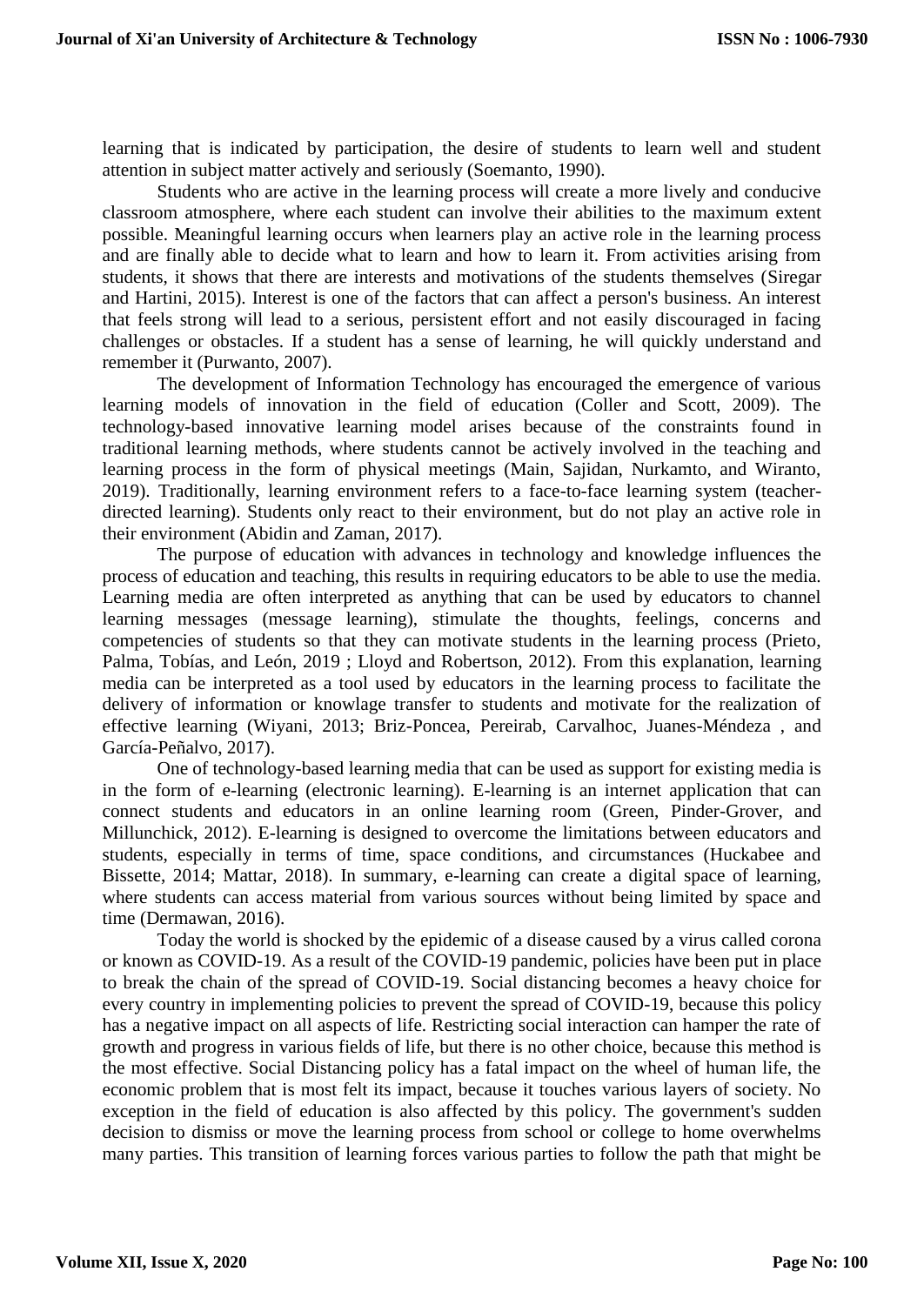taken so that learning can take place, and the choice is to use technology as online learning media or with e-learning models (Bicen and Kocakoyun, 2018; Icard, 2014).

There are many types of applications that support the process of making learning media with e-learning models, one of which is Moodle. Moodle is a software package that can be modified / incorporated various multimedia elements in the form of flash (moving animation), audio (sound) or video (picture and sound). Moodle is given free as open source software. That is, even though the device has copyright, moodle still gives freedom for users to use and modify according to user needs (Amiroh, 2012). Moodle is the most well-known open source program among e-learning programs available, for example atutor, Learning Management System (LMS) and so on. This moodle application was first developed by Martin Dougiamas in August 2002 with Moodle version 1.0. Moodle is an acronym for Modulator Object Oriented Dynamic Learning Environment, which basically teaches and students conduct teaching activities in online activities (Kadek and Sastra, 2014).

The use of the Moodle application is very helpful, especially in the midst of the covid-19 pandemic situation which requires keeping a distance, so this moodle application can be used as a solution so that teaching and learning activities continue as they should. With this application makes an alternative for teachers to continue to be able to share their knowledge without having to violate the obligation to keep distance. So that students also get the right to continue to gain knowledge. The existence of this application proves that distance does not impede something, especially in the field of education (Belina, 2013). Using this e-learning based application the great distance between lecturers and students during the COVID-19 pandemic can be helped by the teaching team (Rizal and Walidain, 2019). There are features that can help when the learning process takes place such as quizzes, collaboration, assignments and communication and which can upload various forms of material provided are referred to as the main features (Surjono, 2011).

In the course of evaluating the process and learning outcomes of Biology it is still very rare to use moodle learning media. In this study the writer wants to explore how students respond, especially in terms of motivation and interest in learning. By using the Moodle application as a learning media for evaluating the learning process and learning outcomes in Biology subjects, it is expected that teaching and learning activities will be more effective. Although many research results show that the effectiveness of learning using e-learning systems tends to be the same when compared to conventional learning. However, there are advantages that can be obtained by e-learning in terms of flexibility, especially learning amid the COVID-19 pandemic.

## **Research Method**

This type of research is quantitative descriptive. This study uses a questionnaire instrument distributed via WhatsApp to 11th grade students at one of the high schools in Yogyakarta. Questionnaire is a means of collecting data or information through a list of questions or written statements that have been prepared and distributed to respondents. The questionnaire method in this study aims to measure students' interest and motivation to use Moodle as a learning medium. In addition to using a questionnaire, the process of crosschecking data was also carried out using interview sheets. This interview was conducted to clarify and get deeper data about the points studied.

This study aims to determine the effectiveness of learning by using Moodle on the interests and motivation of students in Biology subjects. Data collection is taken from the results of responses or responses to questionnaires that have been distributed. Results data will be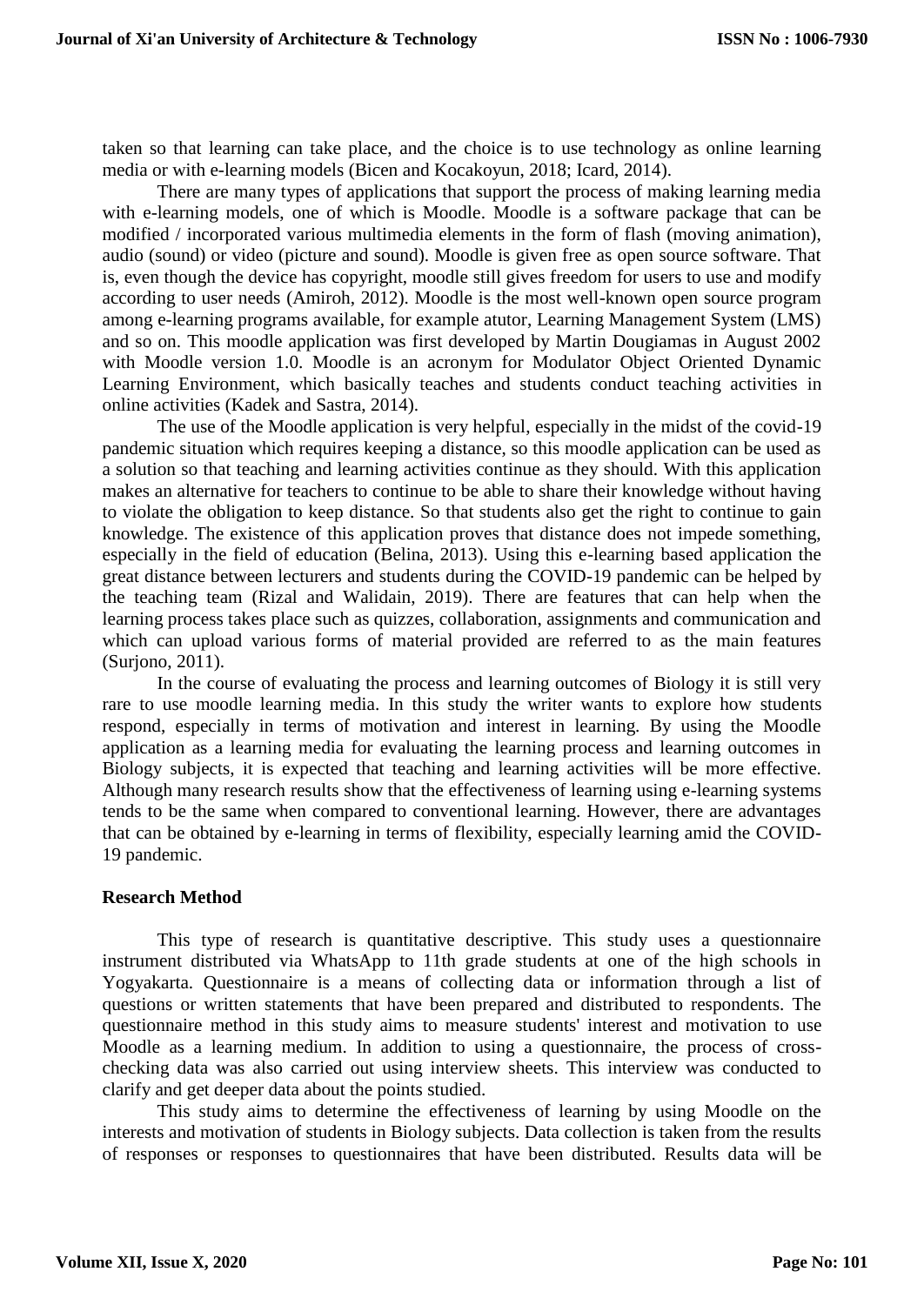presented in tabular form. Data analysis conducted aims to give meaning to the data that has been collected. The results of the study that will be analyzed descriptively are questionnaire data on students' interest and motivation to use the Moodle learning media.

#### **Results and Discussion**

In the Moodle application there are several components with different functions that can support the learning process. These components include Activities, Forum Search, Administration, and Course Categories. Each moodle component has different functions to develop moodle according to the user wants (Dvorak, 2011)

Moodle has advantages and disadvantages. The advantages of the moodle application are that a) everyone can download moodle software on the internet for free from the official website; b) easy to use, moodle is designed according to the needs of the learning process; c) easy installation process; d) availability of quiz facilities, assignments, and grading that can be arranged as needed; e) has a large capacity of students; f) suitable for online teaching media; g) supports several file types that can be used for the learning process; h) contain neat structure of teaching materials and can be made in several categories; i) availability of language packages that can be chosen according to needs; and j) can change the appearance of the site because it is equipped with a menu to change themes (Rulianto, 2009). The drawbacks of the Moodle application are a) slow access time due to small bandwidth and poor design of material that has a large file size; b) unable to meet the needs of users caused by poor design of web learning applications so that it is not in accordance with user needs; and c) The user does not know and know the system well from his own perspective, orientation according to how he sees things (Setiawan, 2006).

At this time many educational institutions have used the Moodle application as a learning medium. Moodle is one of the learning media that can be applied in the Biology learning process. Judging from the components that are owned, Moodle has features that can be used to convey a variety of material in Biology subjects. Features that can be used to support learning, for example: assignments, quizzes, communication, collaboration, and the main features that can upload various formats of learning materials. Therefore, the delivery of the material will be easier and more interesting because there are features that support teaching and learning activities, so that the objectives of learning can be achieved. The experimental group utilizes e-learning for the learning process. With that very positive influence on students because motivation in learning increases. In contrast to the learning process in the control group that still uses the LCD projector as a tool in the learning process and presentation material (Samsuddin, 2013). From the results of the questionnaire that was distributed, there were 8 responses from students (see Table 1).

| <b>Research Subjects</b> | Gender | <b>Interest</b> | Talent | <b>Motivation</b> |
|--------------------------|--------|-----------------|--------|-------------------|
| <b>Student 1</b>         | Girl   | Ordinary        | Good   | Ordinary          |
| <b>Student 2</b>         | Girl   | Interested      | Good   | Motivated         |
| <b>Student 3</b>         | Girl   | Ordinary        | Good   | Very motivated    |
| <b>Student 4</b>         | Girl   | Interested      | Good   | Very motivated    |

Table 1 Talent and Motivation Data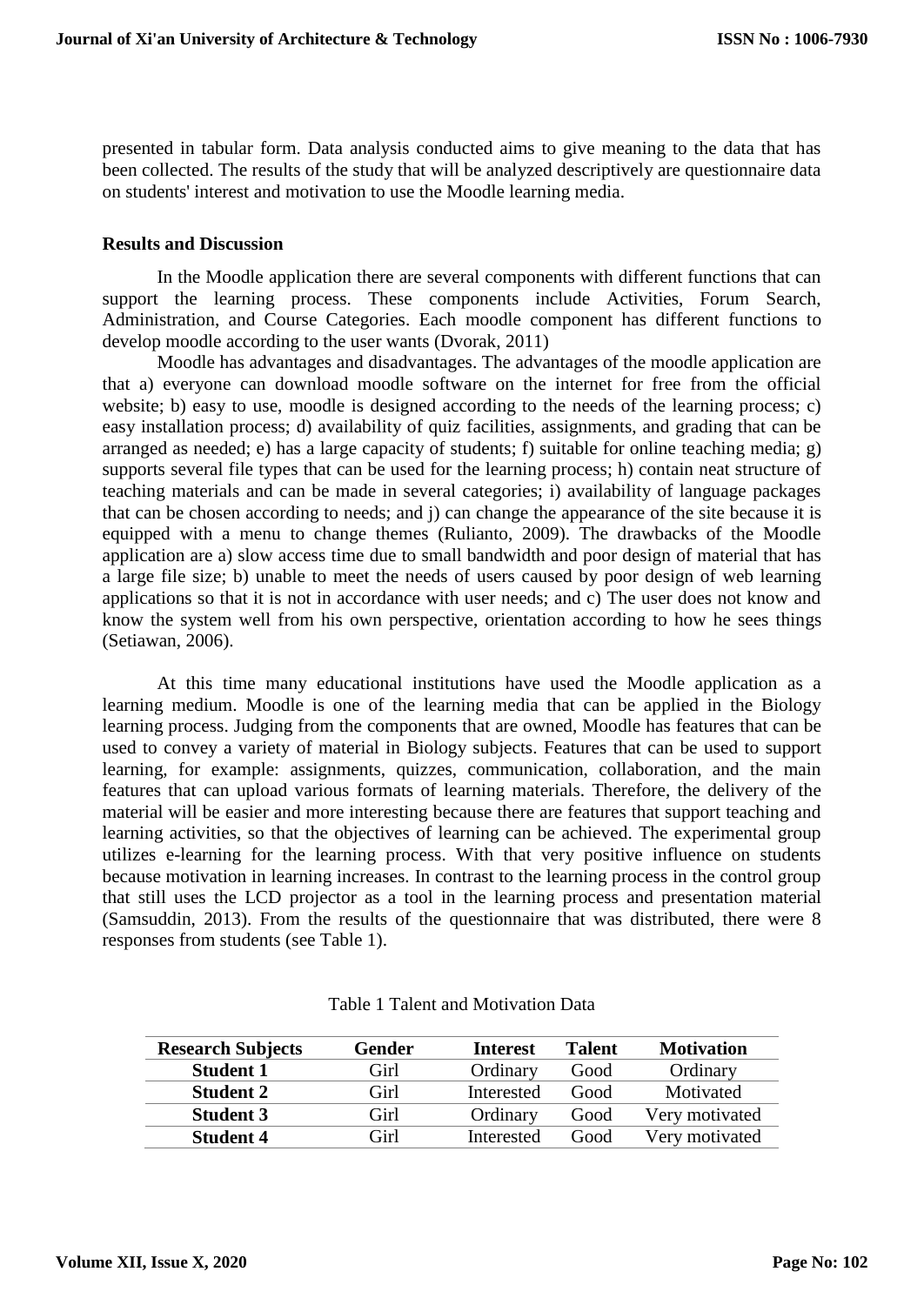| <b>Student 5</b> | Girl | Interested | hoof <b>)</b> | Motivated      |
|------------------|------|------------|---------------|----------------|
| <b>Student 6</b> | Girl | Interested | Good          | Very motivated |
| <b>Student 7</b> | Girl | Interested | Good          | Very motivated |
| <b>Student 8</b> | Boy  | Interested | Good          | Very motivated |

Figure 1 shows that 75% of students interested in online learning using Moodle. The outbreak of the COVID-19 outbreak requires students to use e-learning applications. So like it or not, students must use it for the lecture process. With the appeal for learning from home also makes students interested in using e-learning, especially Moodle. Although there are 25% of students who are mediocre in their interest in using Moodle.



**Figure 1 Student Interest Data Towards Learning Using Moodle**

Data Figure 2 shows data that makes students easy to use the moodle application. This data means that none of the students has experienced difficulties using the moodle application. Though first time students use this moodle application. They learn self-taught. There is no specific training in using it. Moodle is designed to be easy to use, but in its use it requires basic knowledge and skills that must be possessed first. In this study also extracted information that makes them talented in using it. Among them are the ability to operate computers, knowledge in understanding applications, especially menus, as well as knowledge and skills in uploading and downloading files.



**Figure 2 Student Talent Data in Using Moodle**

Figure 3 shows that the majority of students are very motivated in using moodle. As many as 62% of students feel very motivated to study online when using moodle. As many as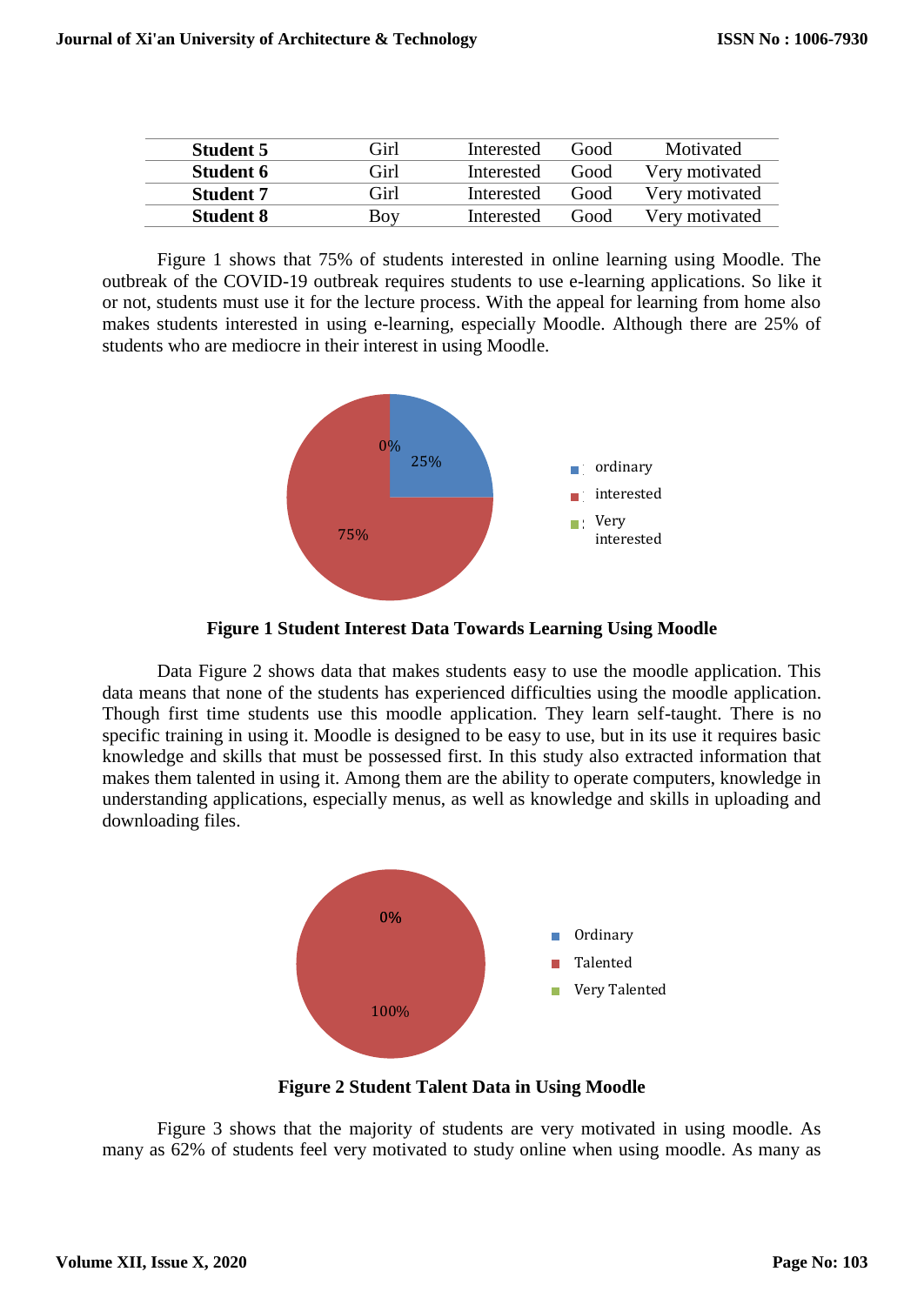25% of students feel motivated. In searching the data through interviews it was found that there were several reasons why they became motivated. The reason for this is that in online learning, the majority of teachers use the WhatsApp group social media application. In addition, teachers sometimes use the zoom cloud meeting application to explain. According to information, the majority of them are very bored and do not understand when learning to use the WhatsApp application. When using the zoom conference video conference application they also feel less excited because of internet quota constraints. The internet quota needed in using the zoom meeting is very large for students. They objected and sometimes there were some students who did not get enough signals to use the application. In the midst of boredom they get an alternative application used for learning, the moodle application. This moodle application is felt by students to be a bridge between the video conference application and social media. Almost all students play an active role in discussing and providing feed back in learning biology using moodle.



**Figure 3 Student Motivation Data in Using Moodle**

# **Conclusion**

In general there is a positive interest from students to follow biology learning by using the Moodle application. Many students play an active role in discussing and giving feedback in following the learning process. The moodle application is considered by students to be a more profitable alternative to the use of video conferencing and social media applications in the distance learning process. Moodle also doesn't require a lot of quota and can also be used interactively. In addition to moodle applications, many other applications that can be used as a learning medium for example google classroom, edmodo and others.

## **Acknowledgements**

We would like to say thanks a lot to the Lembaga Pengelola Dana Pendidikan (LPDP) Indonesian endowment fund for education, Finance ministry of Indonesia for supporting this research.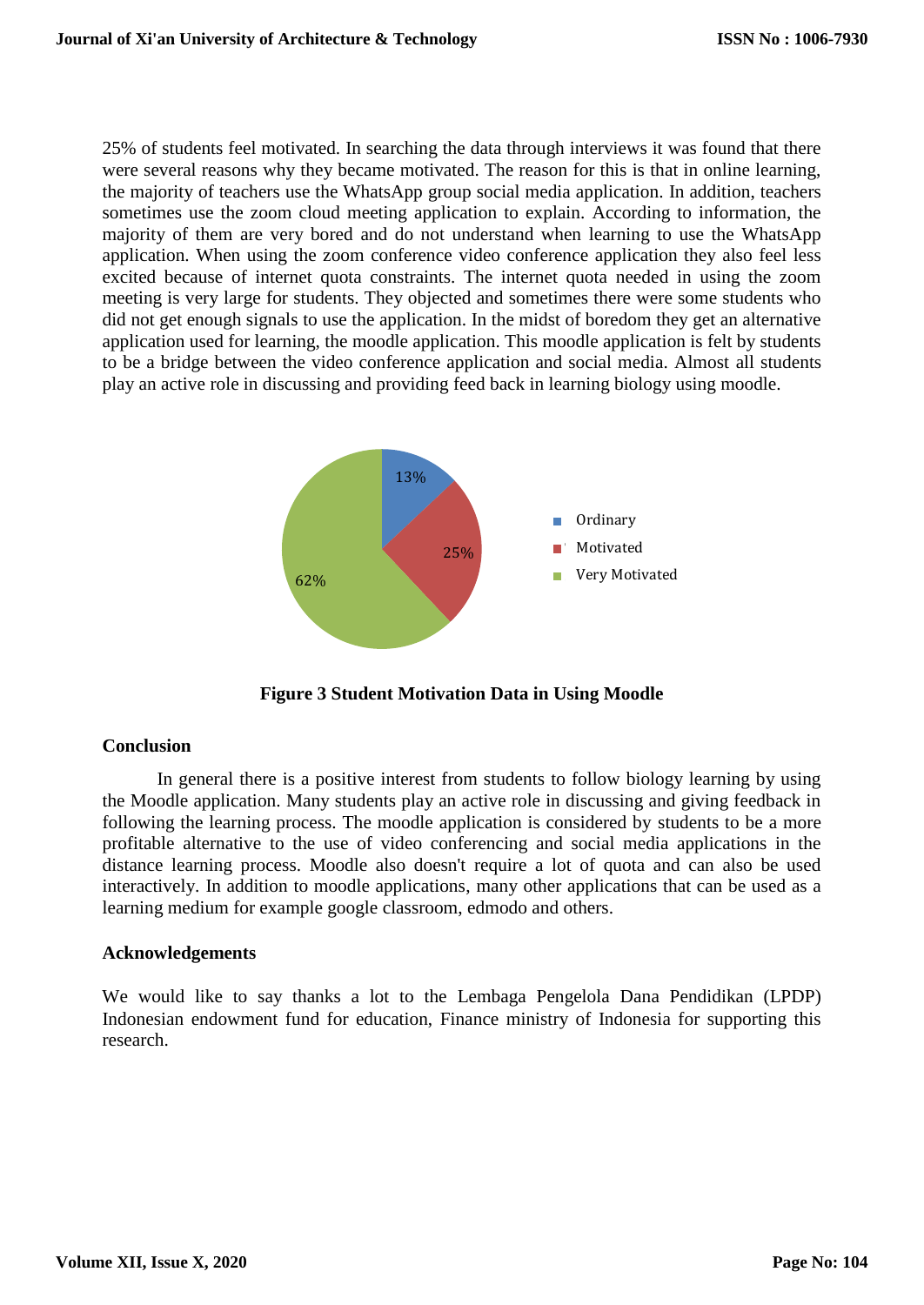## **References**

- Abidin H. Z. and Zaman F. H. K. (2017) Students' perceptions on game-based classroom response system in a computer programming course," in *2017 IEEE 9th International Conference on Engineering Education (ICEED)*: 254–259.
- Amiroh. (2012). *Kupas Tuntas Membangun E-learning dengan Management Sistem.* Jakarta: Berkah Mandiri Globalindo.
- Belina E. (2013). Perancangan Dan Implementasi Aplikasi E –Learning Versi Mobile Berbasis Android. *Jurnal Singuda Ensikom*, 4(3):76-81.
- Bicen, H. and Kocakoyun, S. (2018). Perceptions of Students for Gamification Approach: Kahoot as a Case Study, *Int. J. Emerg. Technol. Learn.*, 13(2): 72.
- Briz-Poncea, L.; Pereirab, A.; Carvalhoc, L.; Juanes-Méndeza, J.A.; Francisco José García-Peñalvo, F.J. (2017) Learning with mobile technologies—Students' behavior. *Comput. Hum. Behav.*, 72, 612–620.
- Coller, B., & Scott, M. (2009). Effectiveness Of Using A Video Game To Teach A Course In Mechanical Engineering. *Computers & Education*, 53(*3*), 900-912.
- Dermawan, D. (2016). *Pengembangan E-learning Teori dan Desain.* Bandung: Remaja Rosda Karya.
- Dvorak R. (2011). *Moodle for Dummies. Indiana*: Wiley Publishing.
- Green K. R., Pinder-Grover T., and Millunchick J.M. (2012) Impact of screencast technology: Connecting the perception of usefulness and the reality of performance. *J. Eng. Educ*., 101: 717.
- Huckabee, I., & Bissette, T. (2014). Learning made fun. *Training Industry Magazine*, 32–35.
- Icard, S. B. (2014). Educational Technology Best Practices. *International Journal of Instructional Technology and Distance Learning*. 11(*3*): 37-41.
- Irwanto. (2002). *Psikologi Umum*. Jakarta: PT. Prenhallindo.
- Kadek, S., dan Sastra, D. K. (2014). *E-learning berbasis Moodle.* Yogyakarta: Graha Ilmu.
- Lloyd, S.A.; Robertson, C.L. (2012) Screencast tutorials enhance student learning of statistics. *Teach. Psychol*. 39, 67–71.
- Mattar, J. (2018) Constructivism and connectivism in education technology: Active, situated, authentic, experiential, and anchored learning. *RIED Revista Iberoamericana de Educación a Distancia*, 21, 201–217.
- Mulyasa. (2005)*. Kurikulum Berbasis Kompetensi: Konsep, Karakteristik dan Implementasi*. Bandung: Remaja Rosdakarya.
- Prieto M. C., Palma L. O., Tobías P. B., and León F., (2019) Student Assessment of the Use of Kahoot in the Learning Process of Science and Mathematics, *Educ. Sci*., 9(1): 55.
- Purwanto, N. (2007)*. Psikologi Pendidikan*. Bandung: PT. Remaja Rosdakarya.
- Rizal S., dan Walidain B. (2019). Pembuatan Media Pembelajaran E-Learning Berbasis Moodle pada Matakuliah Pengantar Aplikasi Komputer Universitas Serambi Mekkah. *Jurnal Ilmiah DIDAKTIKA*, 19(2): 178-192.
- Rulianto, K. (2009). *Membangun Media Ajar Online untuk Orang Awam.* Palembang: Maxikom.
- Samsuddin. (2013). Pemanfaatan E-Learning Moodle pada Mata Pelajaran Matematika di SMKN 5Makassar *Jurnal Komunikasi KAREBA*,2(*1*): 65-72.
- Setiawan, W. (2006). *Pembelajaran Berbasis ICT: Model E-Learning Menggunakan Opensource Moodle Dalam Buku, Mimbar Pendidikan.* Jakarta: Penerbit UPI Press.
- Siregar E. dan Hartini N. (2015). *Teori Belajar dan Pembelajaran.* Bogor: Ghalia Indonesia
- Soemanto, W. (1990)*. Psikologi Pendidikan.* Jakarta: Rineka Cipta.